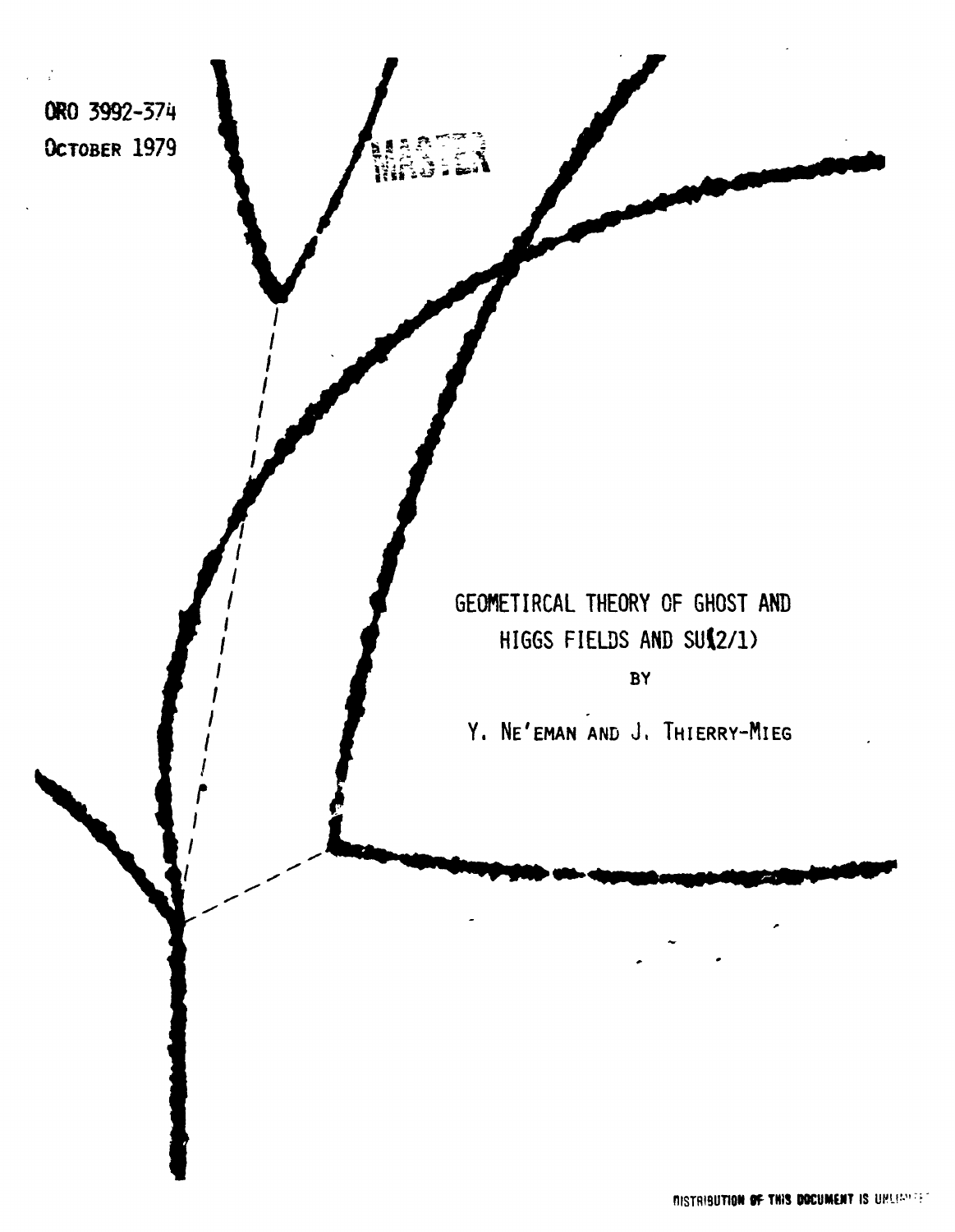TAdP 775-79

## Geometrical Theory of Ghost and Higgs Fields and SU(2/1)

Yuval Ne'eman Department of Physics and Astronomy Tel-Aviv University, Tel-Aviv, Israel and Center for Particle Theory

University of Texas, Austin, Texas

and

Jean Thierry-Mieg<sup>+</sup> California Institute of Technology Pasadena, California and GAR, Observatoire de l'eudon, 92190 France

paper read at the 8th International Conference on Group-Theoretical Methods in Physics, Kiryat Anavim, April 1979

- + Supported in part by the US-Israel Binational Science Foundation
- \* Research supported in part by the U.S. Department of Energy, Grant  $EY - 76 - S - 05 - 399$ ?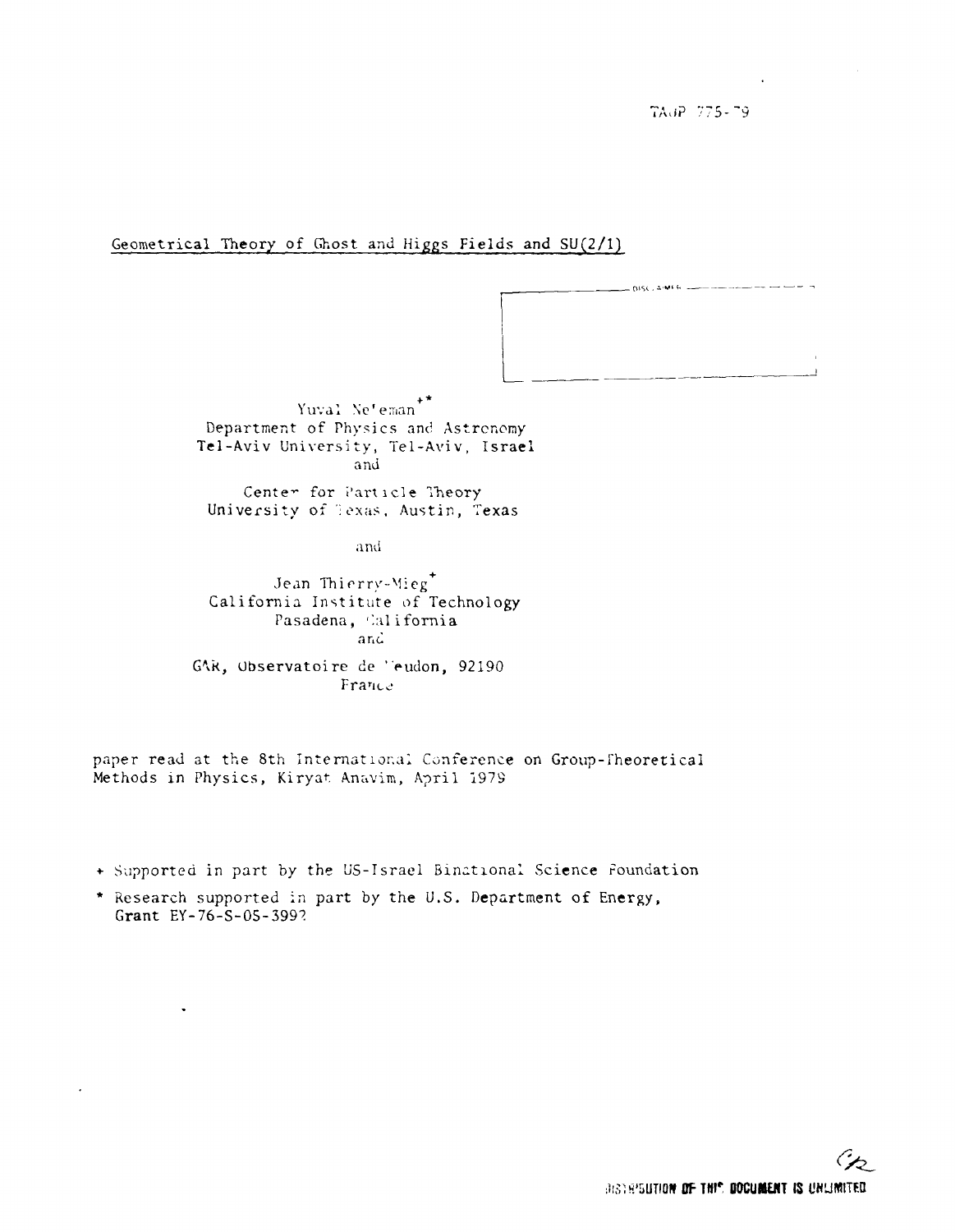i :.t t i on

.hat a Principal Fiber Bundle provides a precise geometrical representation of Yang-Milis gauge theories has been known since 1963<sup>1</sup> and used since 1975<sup>2</sup>. The applications have consisted in the study of self-dual solutions to the Yang-Mills equation related to the choice of topologies in the base manifold (monopoles, instantons) and global properties of the bundle. In addition, homotopy was used in studying spontaneous symmetry breakdown, in the geometry of an Associated Vector Bundle corresponding to the Higgs field representation.

In our present work we shall present an entirely new domain of applications. We start with the identification of the Feynman-DeWitt-Fadeev-Popov ghost-fields $^{\rm 5}$ required in the renormalization procedure, with geometrical objects in the Principal 4 Bundle. This will directly yield the BRS equations garanteeing Unitarity and Slavnov-Taylor invariance<sup>5</sup> of the Quantum effective Lagrangian. Except for one ghost field (the "antighost") and its variation, this entire symmetry thus corresponds to "classical" notions, in that it is geometrical, and completely independent of the gauge-fixing procedure, which determines the Quantized Lagrangian.

Turning to Quantum Supergravity, we show how the above results may be used to fix the signs associated with the various ghost Loops of the theory<sup>6</sup>. The method has been applied in detail elsewhere to complete the proof of Unitarity. Our .esult is based upon the identification of a geometrical  $Z(2)$   $\theta$   $Z(2)$  double-gradation of the generalized fields in Supergravity: [physical/ghost] fields and [integer/ half integer] spins.

We then consider the case of a supergroup as an internal symmetry gauge. We show how the ghosts geometrically associated to odd generatersmay be identified with the Goldstone-Nambu Higgs-Kibble scalar fields of conventional models with spontancous symmetry breakdown. As an example, we realize the chiral  $SU(3)$ ,  $\Omega$   $SU(3)$ <sub>k</sub> "flavour" symmetry  $16$  by gauging the supergroup  $Q(3)$ .

Lastly, we recall the main results concerning Asthenodynamic's (Weak-EM Unification) as given  $^{15}$  by the ghost-gauge SU(2/1) supergroup.

## 1. Connections on a Principal Bundle: Gauge (Potentials) and Ghost Fields

We start by reintroducing  $\delta$  the concept of a Connection in a Principal Fibre Bundle  $(P, M, \pi, C, \cdot)$ . Previous authors used definitions in which the connection (a 1-form  $\omega_{(YM)}^A$ ) was restricted to the base manifold M of dimension m=4, so that writing

$$
\omega_{(YM)}^A = \omega_{\mu}^A dx^{\mu} \quad (A=1...n, \ \mu=0,1...3)
$$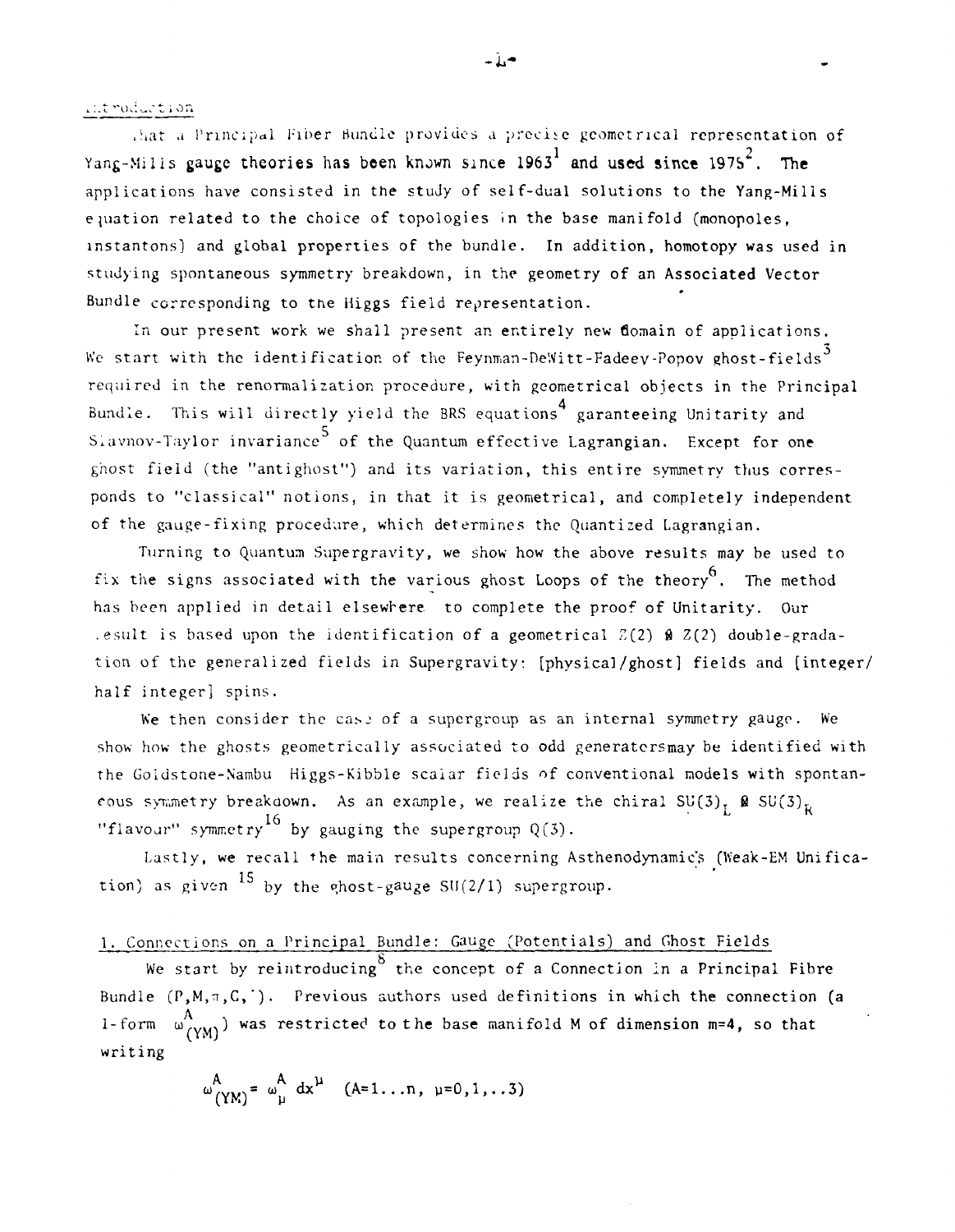the  $\frac{A}{w_{11}}$  were identified with the Yang-Mills potentials. We denote the (vertical) projection by  $\pi$ :  $P \rightarrow M$ , the structure group by G and right-multiplication on by the dot  $(\cdot)$  : P x  $G + P$ , so that

$$
V p \in P, V g, g' \in G, \quad\n\begin{cases}\n\pi (p \cdot g) = \pi (p) \\
(p \cdot g) \cdot g' = p' (gg)\n\end{cases}
$$
\n(1.1)

and for  $U_{\mathbf{y}}$  a neighborhood of xeM, we get "local triviality" (a direct product) **in P : •**

$$
\pi^{-1}
$$
 (  $U_x$  )  $\rightarrow$   $U_x$  x G  
\n $p \rightarrow (\pi(p), \tau(p))$ , where  $\tau(p \cdot g) = \tau(p)g$  (1.2)

v\*.

**( t is a projection onto the fiber C ).**

The dot  $(')$  induces a map t from the Lie algebra A of G into  $P_*$ , the **tangent manifold to P . Thus,**

$$
\begin{aligned}\n\mathbf{V} \lambda_{a} , \lambda_{b} , \lambda_{e} &+ A \qquad (a, b, e = 1...n) \\
\text{with} \\
\mathbf{V} \lambda_{a} , \lambda_{b} \end{aligned} \tag{1.3}
$$

**we have**

 $\sim 100$ 

 $\mathcal{L}$ 

$$
t : A \to P_{\star} , \lambda \to \tilde{\lambda} \in P_{\star}
$$
 (1.4a)

**By differentiation of (1.1) , one proves that t is an homomorphism of A ,** with the Lie Bracket operation realized on P<sub>\*</sub> as a Poisson Bracket

$$
\left[\lambda \cdot \lambda^{\dagger}\right]_{L.B.} = \left[\lambda \cdot \lambda^{\dagger}\right]_{P.B.}
$$
 (1.4b)

**However, this map t has no inverse because the image of A (of dimension n) does** not span  $P_*$ , of dimension ( $n + m$ ).

A linear mapping form  $P_*$  to A, the connection  $\omega$ , is now chosen so as to **provide the missing inverse** $\ddot{\phantom{0}}$ 

$$
\omega : P_{\star} \rightarrow A
$$
\n
$$
\omega \wedge \varepsilon A, \quad \omega (\lambda) = \lambda
$$
\n(1.5)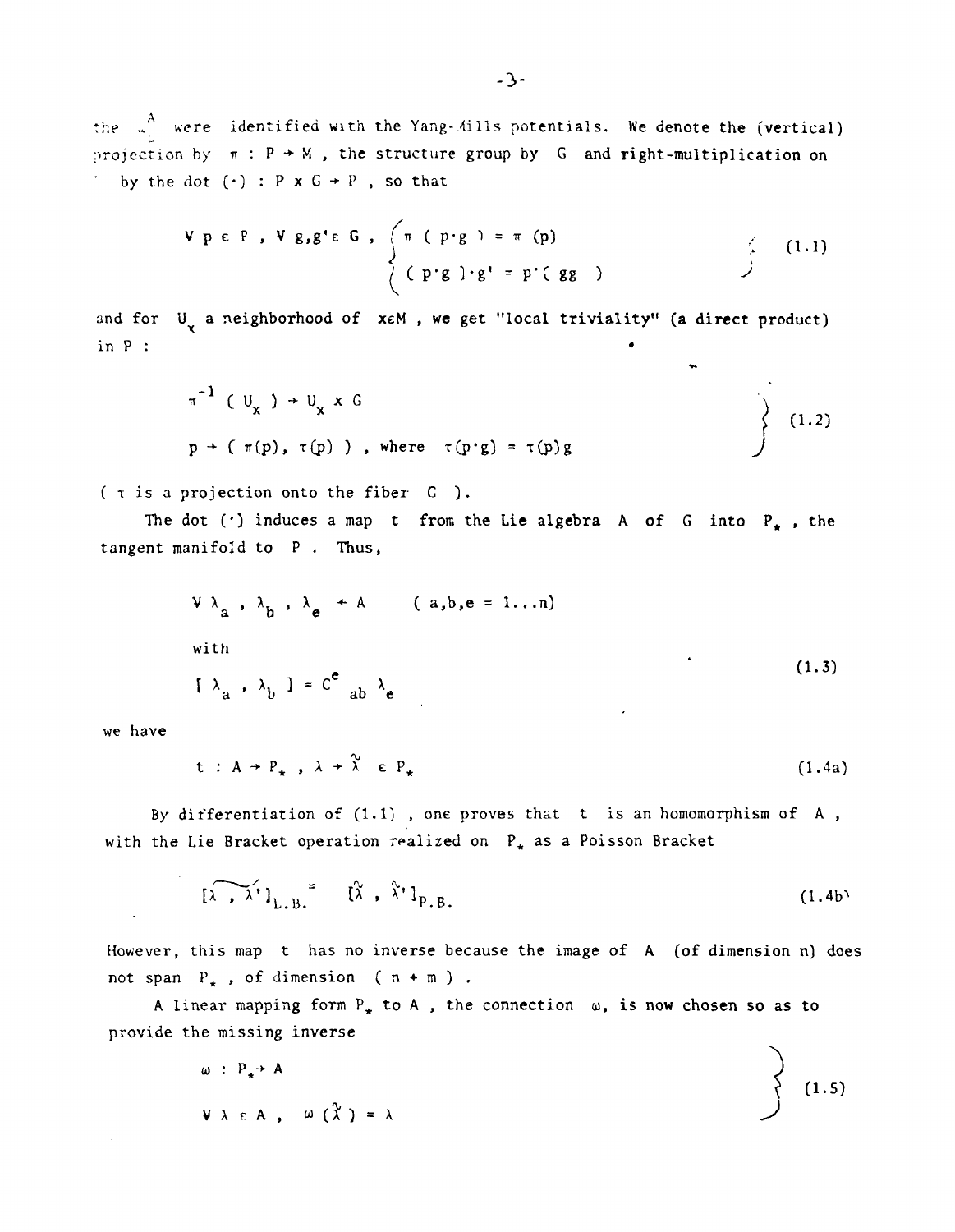\* is Lie-digebra valued, and belongs to the cotangent manifold P. It is thus a one-form. If  $z^R$  are local coordinates ever P, one may explicitly write

$$
\begin{aligned}\n\text{Vv } e P_{\star} , \quad \text{v} &= \mathbf{v}^{\mathbf{R}} \text{ (z)} \frac{\partial}{\partial z^{\mathbf{R}}} \\
\omega &= \omega^{a}{}_{S}(z) \quad dz^{S} \quad \lambda_{a} \\
\omega \text{ (v)} &= \mathbf{v} \perp \omega = \omega^{a}_{R} \quad \mathbf{v}^{\mathbf{R}} \quad \lambda_{a} \equiv \omega^{a} \text{ (v)} \quad \lambda_{a} \\
\text{(L denotes a contraction, } \frac{\partial}{\partial z^{R}} \quad dz^{S} &= \delta^{S}_{R}\text{ )}\n\end{aligned}\n\tag{1.6}
$$

As  $P_*$  is larger than A, there is a non-trivial kernel H of  $\omega$ . In other words, to each point  $p \in P$  ,  $\omega$  associates a subspace  $H_n \subset P_{n-1}$  . This is known as the "horizontal" tangent vector space at p , and defines an exact splitting of P<

$$
h \cdot H_{p} \iff \omega_{p} \quad (h) = 0
$$
\n
$$
P_{\star p} = V_{p} + H_{p}
$$
\n
$$
H_{p} = \text{Ker} \quad (\omega_{p})
$$
\n
$$
V_{p} = \text{Im}_{t} \quad (A) \quad , \quad (\lambda)_{p} \in V_{p}
$$
\n(1.7)

One also assumes an equivariance condition

$$
H_{p \cdot g} = H_p \cdot g \tag{1.8a}
$$

We now introduce the Lie derivative  $\mathcal{I}_{\mathbf{y}}$  or convected derivative, along a vector field v in  $P_{*}$  (1.6). Its action on functions, vector-fields and one-forms reads:

$$
\nabla_{\mathbf{v}} \mathbf{f}(z) = \mathbf{v}^{\mathbf{R}} \frac{\partial}{\partial z^{\mathbf{R}}} \mathbf{f}
$$
 (1.9a)

$$
\nabla_{\mathbf{v}} \mathbf{v'} = [\mathbf{v}, \mathbf{v'}]_{\mathbf{p}, \mathbf{B}} \tag{1.9b}
$$

 $\nabla v \omega = d (v \omega) + v \omega d\omega$  (1.9c)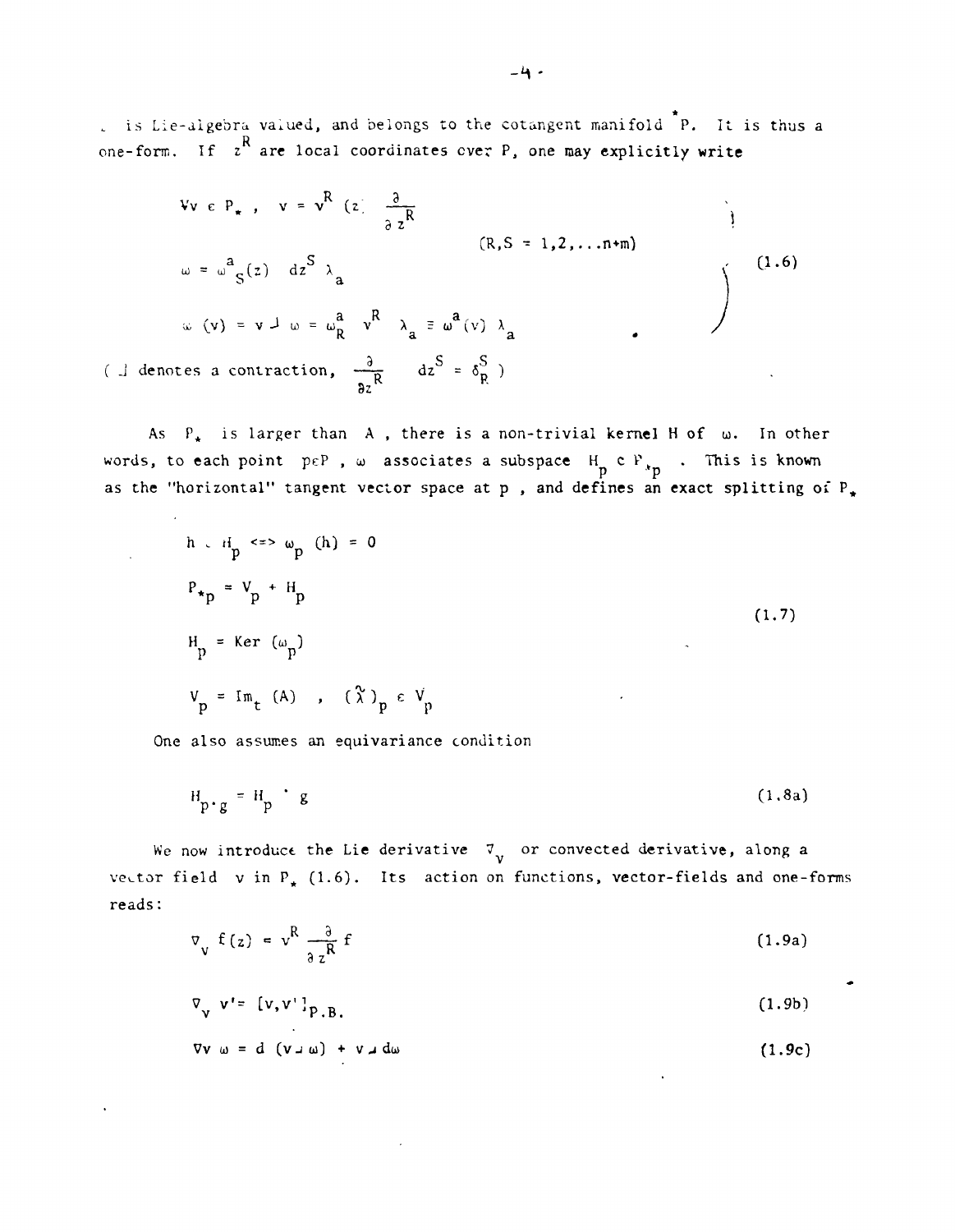**Wo now define the Curvature 2-form;**

$$
\Omega = d\omega + \frac{1}{2} [\omega, \omega]
$$
 (1.10)

*4*

and contract it with a vertical vector field  $\chi$ 

$$
\hat{\lambda} = \hat{\lambda} - \hat{\omega} + \frac{1}{2} \quad [\hat{\lambda} - \omega, \omega] - \frac{1}{2} \quad [\omega, \hat{\lambda} - \omega]
$$

**The first term is given by (1.9c), che last two by (1.5)**

$$
= \nabla^{\mathcal{L}}_{\lambda} \omega + \frac{1}{2} [\lambda , \omega] - \frac{1}{2} [\omega , \lambda]
$$

**and using (1.8b)**

 $\sim$ 

$$
= - [\lambda , \omega] + \frac{1}{2} [\lambda , \omega] - \frac{1}{2} [\omega , \lambda] = 0
$$

**The curvature 2-form is thus purely horizontal, (while (1.5) can** be **read to imply that oi is vertical)**

$$
\chi \quad \Omega = 0 \tag{1.11}
$$

**This equation is the Cartan-Maurer structural equation of a principal fiber bundle. Up to this point, we have just used textbook geometry. We can now identify the ghost fields.**

Since we are in P<sub>+</sub>, a gauge choice corresponds to defining a section, i.e. a surface  $\Sigma$  in F, locally diffeomorphic to the base manifold M. We fit the  $Z^R$ coordinates to  $\Sigma$  by lifting local  $\chi^{\mu}$  coordinates from the base M, and  $\alpha^{\dot{\mu}}$ (group parameters) coordinates from G, using the maps  $(\pi^{-1}, \tau^{-1})$  of equation  $(1.2)$ , to get the equation for Σ:

 $\Sigma: \alpha^{i} (x) = 0$ ,  $i = 1, ..., n$  (1.12)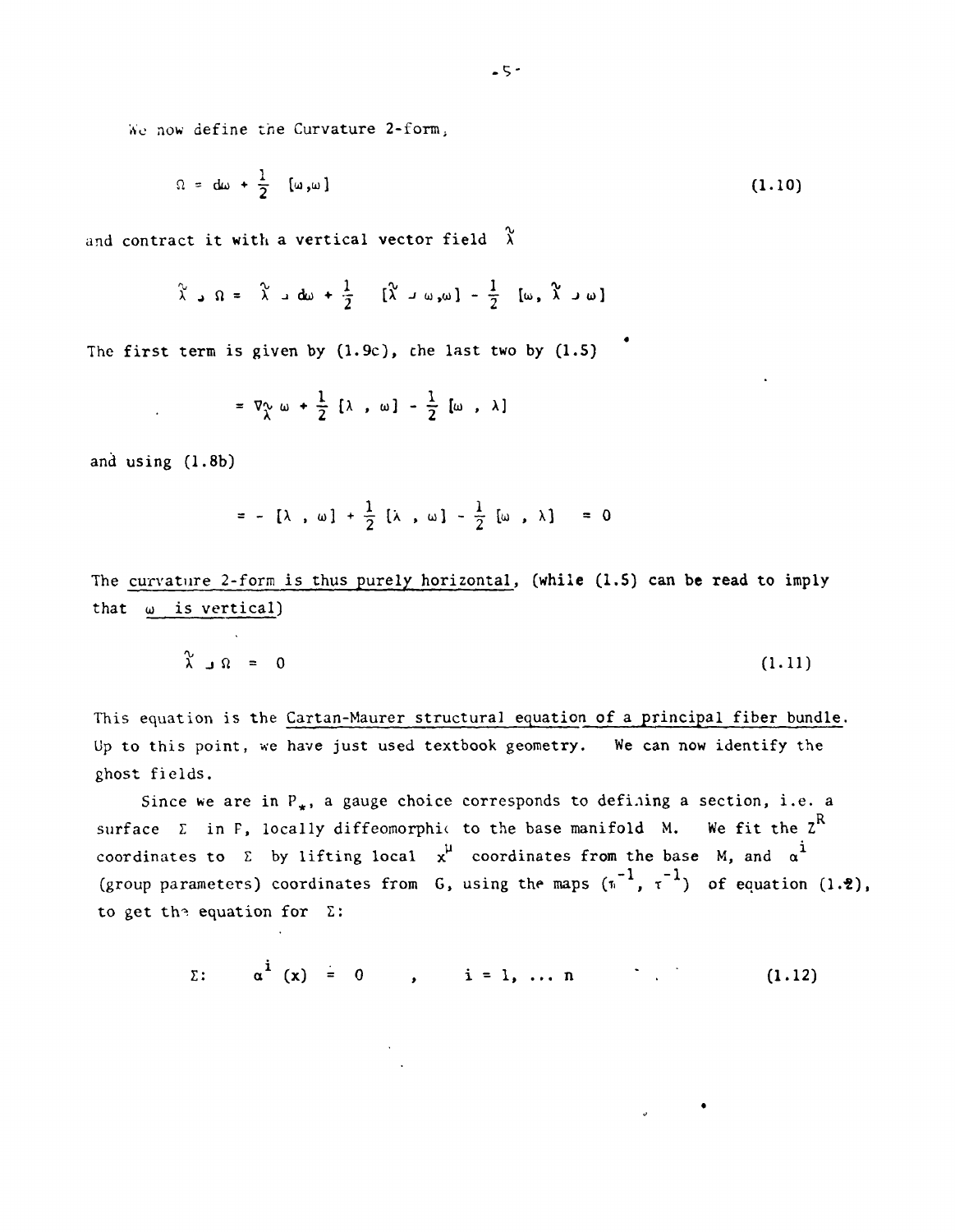We now express the vertical connection form  $\omega$  in this basis

$$
\frac{\partial}{\partial x^{\mu}} \mathbf{J} \omega = \phi_{\mu} \qquad , \qquad \frac{\partial}{\partial \alpha^{i}} \mathbf{J} \omega = X_{i}
$$
\n
$$
\omega = X_{i} d\alpha^{i} + \phi_{\mu} d\mathbf{x}^{\mu}
$$
\n(1.13)

It was originally suggested  $9$  to identify the gnost  $3$  fields  $C^2$  as

$$
c^a = x_i^a \, d\alpha^i
$$

while  $\phi^A_u$  is the Yang -Mills potential. More precisely, for  $C^A$  to have the dimensions of a field, we should redefine ( $\ell$  is a constant length)<sup>"</sup>

$$
LC^a = X_i^a d\alpha^i \tag{1.14}
$$

 $\mathcal{L}$ 

According to (1.6), had we taken a topologically trivial P and a g'obal flat section,  $C_{(0)}^A$  would have coincided explicitly with the Cartan L.I. of the rigid group one-forms. It would then carry no  $x^{\mu}$  dependence and would not be a true field. However, under a gauge transformation,

$$
\delta \omega^{\mathbf{d}} \left( \mathbf{x}, \alpha \right) = \mathbf{D} \epsilon^{\mathbf{d}} \left( \mathbf{x}, \alpha \right) \tag{1.15}
$$

so that  $C_{(0)}^a = \frac{1}{\ell} (a^{-1} a a)^a$  receives  $x^{\mu}$ -dependent contributions,

$$
\delta C^{a} = \frac{1}{\ell} d\alpha^{\dot{1}} \left[ \frac{\delta}{\delta a^{\dot{1}}} \epsilon^{a} (x, \alpha) \right] - \frac{1}{\ell} C^{a}{}_{b} e^{C^{0}} \epsilon^{c} (x, \alpha) \qquad (1.16)
$$

similar to those of the Yang -Mills potential,

$$
\delta \phi_{\mu}^{a} = \partial_{\mu} \epsilon^{a} (x, \alpha) - C_{be}^{a} \phi_{\mu}^{b} \epsilon^{e} (x, \alpha)
$$
 (1.17)

We now rewrite  $\Omega$  of (1.10) in component form, applying what we learned from the Cartan - Maurer equation. Defining

$$
df = sf + \overline{df} \quad ; \quad sf = d\alpha^i \frac{\partial}{\partial \alpha^i} f \quad ; \quad \overline{df} = dx^{\mu} \frac{\partial}{\partial x^{\mu}} f \quad (1.18)
$$

Cohomology implies

$$
\overline{d}^2 = s\overline{d} + \overline{d}s = s^2 = 0
$$
 (1.19)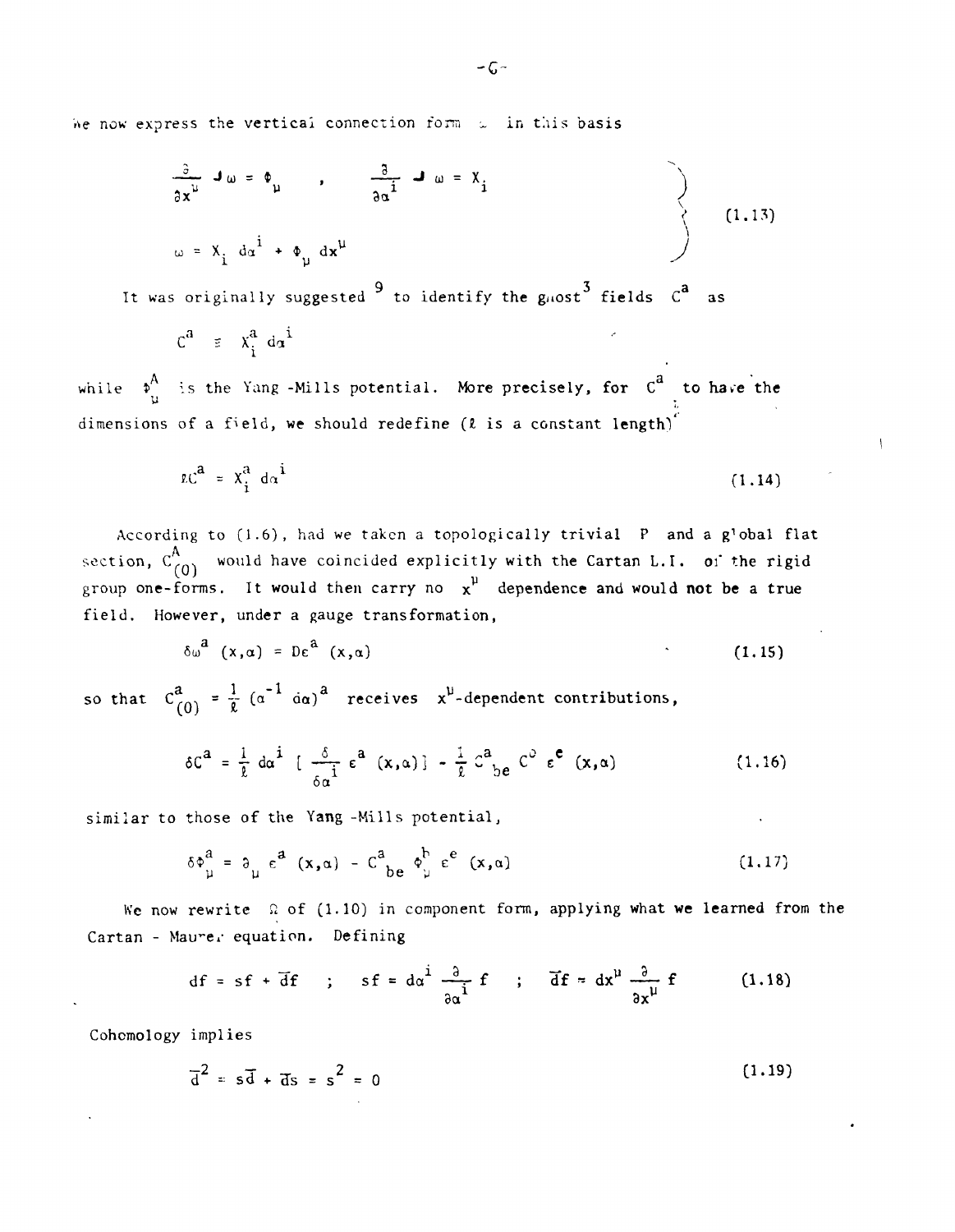$\vec{u}$  is our "ordinary" horizontal d which cepends on the section  $\Sigma$ , s is the exterior differential normal to the section.  $\Omega$  can be broken into 3 pieces, i.e. terms in  $d\alpha^1$ ,  $d\alpha^j$ , in  $d\alpha^1$ ,  $dx^{\mu}$  and in  $dx^{\mu}$ ,  $dx^{\nu}$ :

$$
\frac{1}{2} \Omega_{ij}^{a} d\alpha^{i} d\alpha^{j} = s \chi^{a} + \frac{1}{2} [X, \chi]^{a}
$$
 (1.20)

$$
\Omega_{i\mu}^{a} d\alpha^{i}{}_{\alpha} dx^{\mu} = s\phi^{a} + \overline{d}X^{a} + \frac{1}{2} ([X, \phi]^{a} + [\phi, X]^{a})
$$
  

$$
= s\phi^{a} + \overline{d}X^{a} + [\phi, X]^{a}
$$
  

$$
= s\phi^{a} + \overline{D}X^{a}
$$
 (1.21)

$$
\frac{1}{2} \, \Omega_{\mu\nu} \, dx^{\mu} \, dx^{\nu} = \overline{d} \, \phi^{\alpha} + \frac{1}{2} \, [\phi, \phi]^{a} \tag{1.22}
$$

Applying (1.11) and identifying the field and ghost we have

$$
sCa = -\frac{g}{2} [C, C]a
$$
 (1.23)

$$
s\phi_{ij}^a = \ell \overline{D}_{ji} C^a \tag{1.24}
$$

These are the BRS equations  $\int_{\mu}^{4}$  for  $\phi_{\mu}^{a}$  and  $C^{a}$ . s is thus the BRS operator.

9 One of us (J. T-M) ha shown how the covariant quantization path-integral, used in summing over all configurations of the potential satisfying BRS, can be given a geometrical form. In this representation, Feynman diagrams involve nonintegrated exterior forms (the ghosts) together with anticommuting Legendre multipliers (the antighosts). One can then check that the minus sign required by ghost loops, which led to the assignment of Fermi statistics to spin-zero fields  $c^2(x)$ , is indeed just the sign due to self anticommutation of one-forms.

Note that this identification may in some special cases imply different commu tation relations than those derived by naive generalization of the Yang-Mills situ ation. In Supergravity, for instance, the ghost of the  $J = \frac{3}{2}$  gravitino  $\Psi_{ij}^{\alpha}$  is **a**  $J = \frac{1}{2}$  field  $Y^{\alpha}$ . This field is a boson, since the one-forms  $\omega^{\alpha}$  or  $Y^{\alpha}$  (=  $Y^{\alpha}_{\beta}$  d $\Theta$ **in superspace)**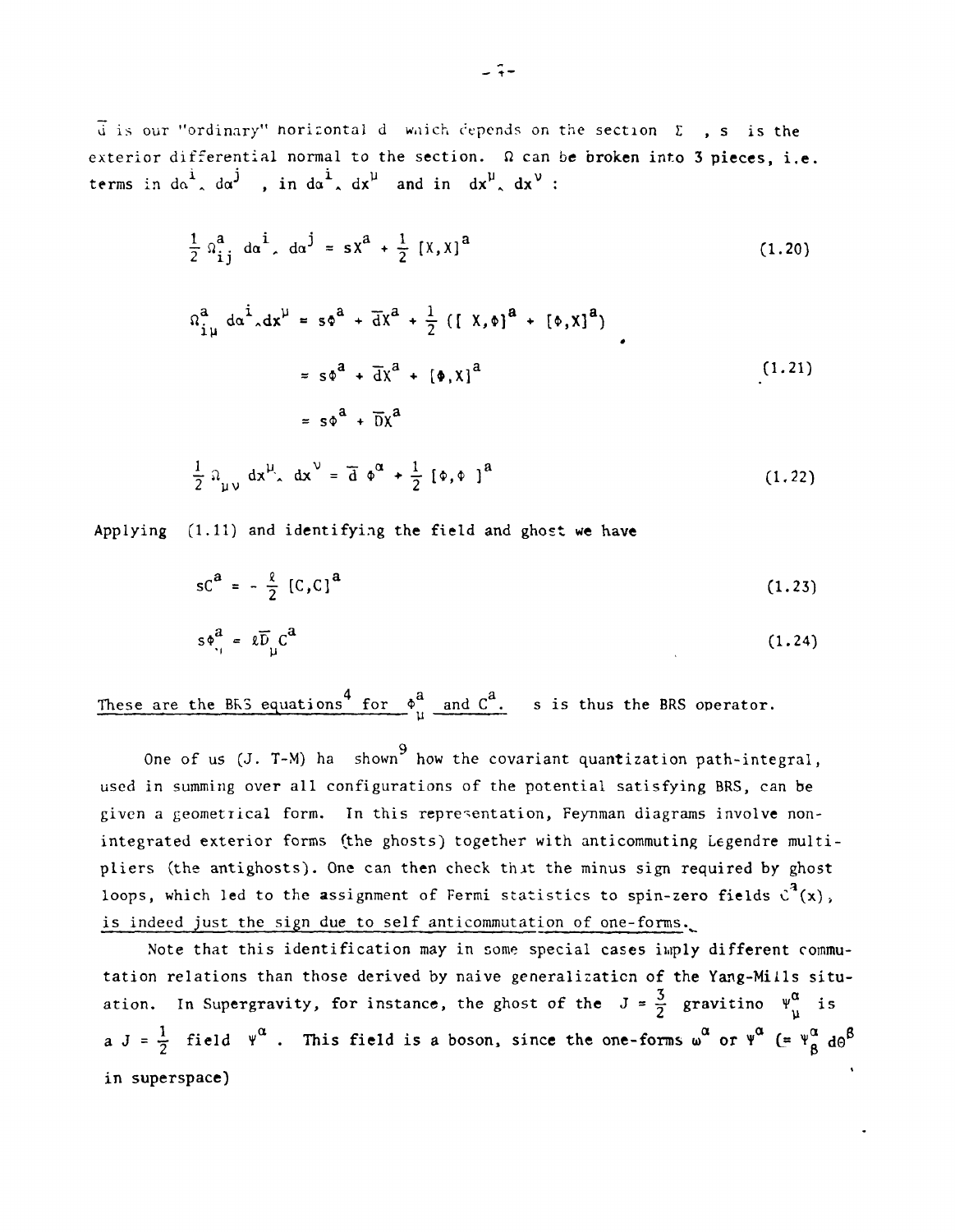$$
\omega^{\alpha} = dx^{\mu} \Psi^{\alpha}_{\mu} + y^{\alpha}
$$

correspond to anticommuting generators  $S_{\alpha}$  in a GLA are commutations. They thus have two sign flips, one due to the  $dx^{\mu}$  and one to the index  $\alpha$  in the bracket  ${S_{\alpha}}$ ,  ${S_{\alpha}}$ . This represents a Z(2) **a** Z(2) gradation.

We may write  $13$ 

$$
n^{pa} \xi^{qb} = (-1)^{pq + AB} \xi^{qb} \xi^{rq} \qquad (1.25)
$$

•

where  $n^{\text{P}}$  and  $\xi^{\text{QP}}$  are respectively a p-form and a q-form, the indices a and b represent a basis of a GLA, and A,B are their respective gradings. For Supergravity, our GLA is the graded Poincare algebra when working in the first order formalism. Denoting the gravitaton (vierbein) by  $e^a$  , the "gravitino" spin  $\frac{3}{2}$  field by (we put in spinor indices for clarity) and the Lorentz connection by  $r^{ab}$ , their ghosts wi'l be  $C^a$  (spin one),  $C^{\alpha}$  (spin half) and  $C^{ab}$  (spin 1) respectively. We can fill up a table

| bilinear                                                                                                                                                                                                                                                                                                     | $\, {\bf p}$     | $\mathbf{A}$   | $\mathbf q$      | $\, {\bf B}$   | $(-1)^{pq}$ + ab     |             |
|--------------------------------------------------------------------------------------------------------------------------------------------------------------------------------------------------------------------------------------------------------------------------------------------------------------|------------------|----------------|------------------|----------------|----------------------|-------------|
| $\overline{e_{\nu}^{b}}$                                                                                                                                                                                                                                                                                     | $\mathbf 0$      | $\mathbf 0$    | $\overline{0}$   | $\mathbf 0$    | $\ddot{\phantom{1}}$ | [ , ]       |
| $\begin{bmatrix} e^a \\ e^a \\ e^a \\ e^a \end{bmatrix}$<br>$c^a$                                                                                                                                                                                                                                            | $\boldsymbol{0}$ | $\overline{0}$ | $\mathbf 1$      | $\pmb{0}$      |                      | [ , ]       |
| $\mathbf{c}^\mathbf{b}$                                                                                                                                                                                                                                                                                      | $\mathbf 1$      | $\mathbf 0$    | $\mathbf{1}$     | $\pmb{0}$      |                      | $\{ , \}$   |
| $\begin{array}{c} \Psi^{\beta}_{\nu} \\ C^{\beta} \end{array}$                                                                                                                                                                                                                                               | $\pmb{0}$        | $\mathbf{1}$   | $\boldsymbol{0}$ | $\mathbf{1}$   |                      | $\{ , \}$   |
| $\begin{array}{c c}\n\hline\n\epsilon & \mu & \mu \\ \hline\n\epsilon & \mu & \mu\n\end{array}$                                                                                                                                                                                                              | $\mathbf 0$      | $\mathbf{1}$   | $\mathbf{1}$     |                |                      | $\{\ ,\ \}$ |
| $c^{\beta}$                                                                                                                                                                                                                                                                                                  | $\mathbf{1}$     | $\mathbf{1}$   | $\mathbf{1}$     |                | ۰                    | [ , ]       |
| $\begin{array}{c}\n\overline{\left(\begin{array}{ccccc}\n\Gamma^{\text{ab}} & \Gamma^{\text{cd}}_{\text{u}}\n\end{array}\right)} \\ \uparrow^{\text{ab}} & \downarrow^{\text{cd}} \\ \Gamma^{\text{ab}} & \downarrow^{\text{cd}} \\ \text{c}^{\text{ab}} & \downarrow^{\text{cd}}\n\end{array}\n\end{array}$ | $\mathbf 0$      | $\mathbf{0}$   | $\mathbf 0$      | $\mathbf 0$    | $\ddot{}$            | $[\ ,\ ]$   |
|                                                                                                                                                                                                                                                                                                              | $\mathfrak{c}$   | $\overline{0}$ | $\mathbf{1}$     | $\overline{0}$ |                      | [ , ]       |
|                                                                                                                                                                                                                                                                                                              | $\mathbf{1}$     | $\pmb{0}$      | $\mathbf{1}$     | $\pmb{0}$      |                      | $\{ , \}$   |

Note for example the departure from "intuitive" choices in the fifth row:  $\Psi_{n}^{\alpha}$  is a fermion (4th row),  $\texttt{C}^{\beta}$  a boson (6th row) but they anticommute!

In their treatment of Ward identies in Supergravity, Sterman Townsend and Van Nieuwenhuizen<sup>6</sup> have dealt with the various ghost fields, though they did not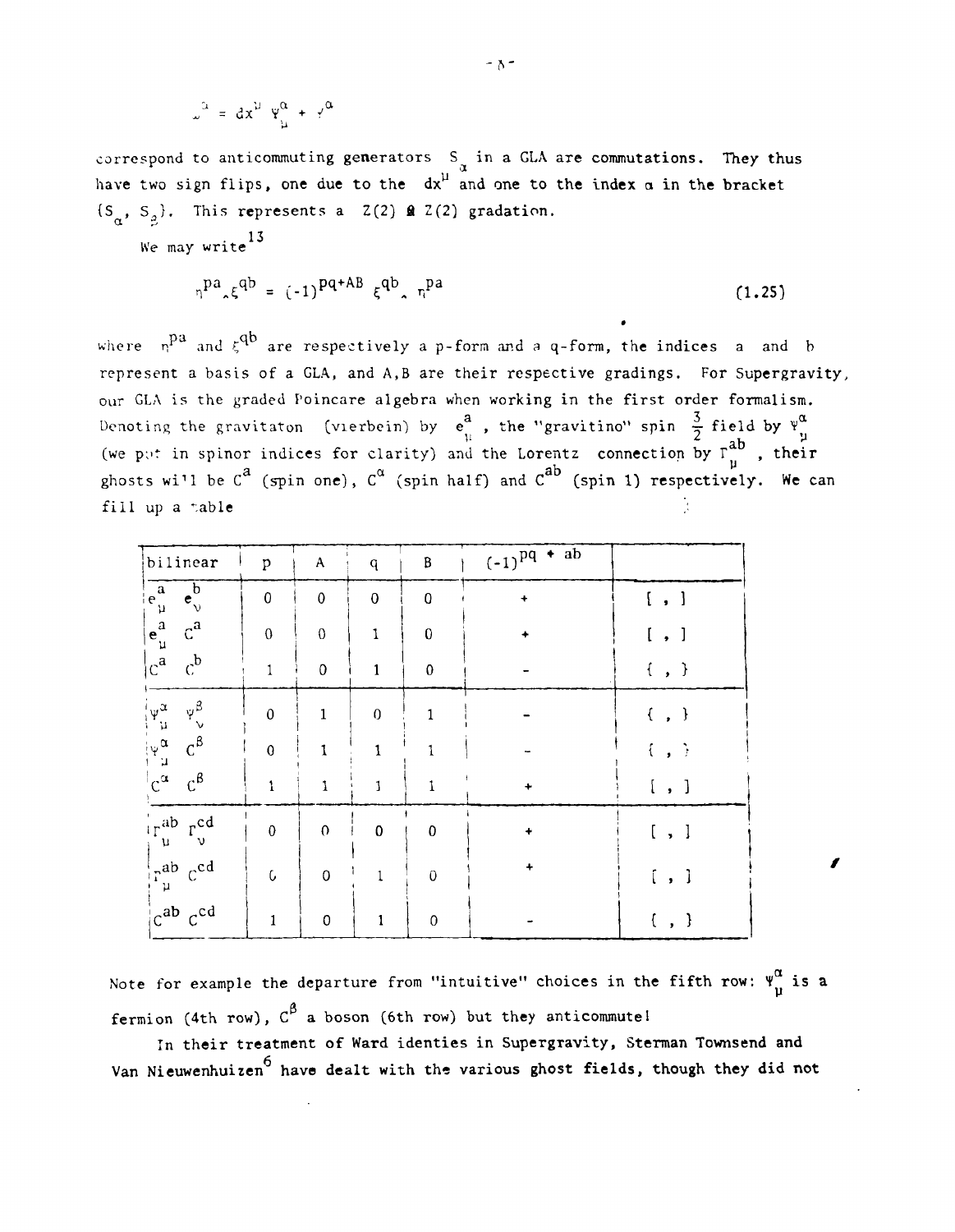specify the signs to be attached to the relevant closed ghost loops (see lines e and in ref.<sup>6</sup>). The explicit minus sign which may easily be derived from their study(figs. 5 and 10) is indeed compatible with our geometric  $Z(2) \times Z(2)$ . In another publication<sup>'</sup> we have been able to complete their proof  $o^{\frac{1}{n}}$  the Unitarity of Supergravity, using this method.

## 2. Nambu - Goldstone and Higgs - Kibble Fields

The last remarks form a good introduction to our next subject. We have seen that when the incomponent is replaced by a Lie Supergroup<sup>11</sup> and the Lie algebra A by a Graded Lie Algebra (GLA)<sup>12</sup>, some connection 1-forms commute instead of if  $t$  i  $t$  i  $\alpha$ g.

For an internal GLA, the one-forms

$$
\omega^{\dot{1}} = G_{\dot{\mu}}^{\dot{1}} dx^{\mu} + \phi^{\dot{1}} \tag{2.1}
$$

commute when i represents an odd-grading (using  $(1.25)$ ) and  $\phi^{\text{1}}$  is thus a Lorentz-scalar physical Bose field. One of us  $(YN)$  has recently conjectured  $^{15}$  that these fields be identified with Nambu-Goldstone Higgs-Kibble fields, when the Weinberg-Salam model's SU(2) X U(1) gauge group is embedded in the Supergroup SU(2/1). The internal supergroup represents a Ghost-Symmetry (i.e. a symmetry between physical and ghost fields). The Higgs fields thus become in this approach the appropriate gauge fields for the odd part of the ghost symmetry.

In the following, we shall first take as an example the Chiral flavour symmetry  ${\tt SU(3)}_{\rm L}$  &  ${\tt SU(3)}_{\rm R}$ . This is a "global" group with Nambu-Goldstone realization through a (pseudo)scalar field octet. We show how replacing this conventional approach by a local phenomenological supergauge reproduces the observed physical picture and yields the predictions of SU(6) and its extensions.

In the study of Goldstone-type realizations of global symmetries, the Goldstone field corresponded to that part of the Invariance group which was not a symmetry of the vacuum and could thus not be realized linearly on single-particlestate multiplets. It is indeed instructive to choose as an example the one case of that type we understood between 1960 and 1967: the pion's (and  $0^{\degree}$  octet) role<sup>16</sup> as the zero-mass Goldstone particle in chiral  $W(3)_{ch} = SU(3)_{L} \otimes SU(3)_{R}$ .

In , e non-linear picture<sup>17</sup>, the vacuum is invariant under the positive parity  $SU(3) \subset W(3)$  charges  $X^*$ . The remaining 8 of generators (under that SU(3))corresponding to the axial-vector charges  $X^{\dagger}$  is realized non-linearly. The 8 of  $0^{\dagger}$ mesons n acts as realizer,

$$
\exp(-i n \cdot X) (0, \psi) = (n, \psi) \qquad (2.2)
$$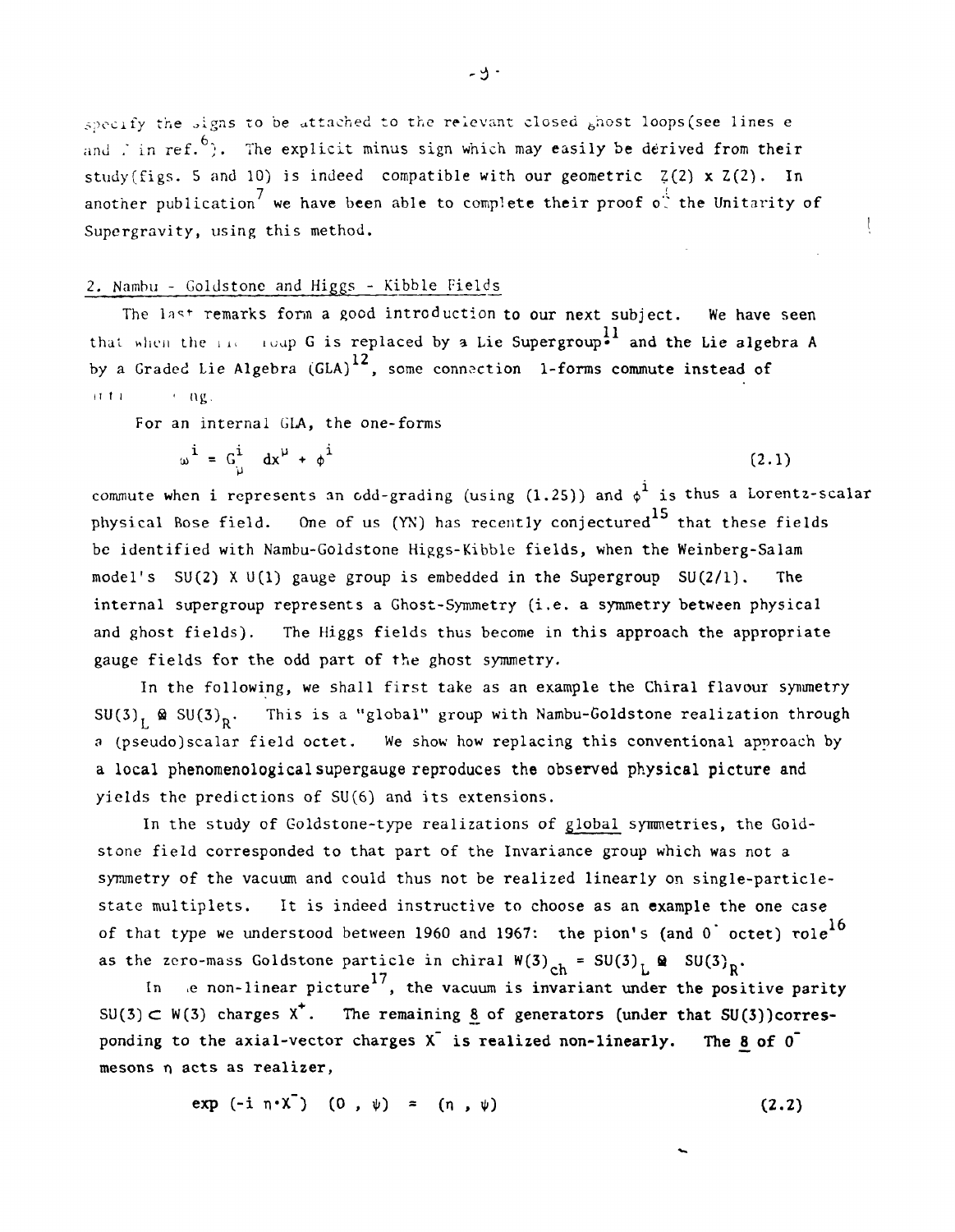The are in fact parameters of the axial generators. We denote the more common parameter of the (linear) vector subgroup by a.

For a generic element  $g$  of  $W(3)$  we get

$$
g^{-1} \exp (-i \eta \cdot X^{-}) = \exp (-i \eta \cdot X^{-}) \exp (-i \alpha \cdot X^{+})
$$
 (2.3)

where  $n + n'$  is caused by the positive parity part of  $g^{-1}$ , whereas  $\alpha$  is produced by the negative parity element acting cn n, which is itself such an element. The resulting group action is given by

$$
g^{-1} \quad (\eta \quad , \quad \psi) = (\eta' \quad , \quad D \quad (exp \quad -i \quad \alpha \cdot \chi^+) \quad \psi)
$$
 (2.4)

This action clearly exhibits a  $\mathbb{Z}$  (2) grading provided by parity. Can we represent it linearly by a supergroup? In ref.12 we had indeed constructed the relevant superalgebra explicitly, in trying to discover a variety of examples for GLA. It now appears as  $(Q(2)$  in the Kac classification<sup>18</sup> and, more clearly)  $Q(3)$ in ref.11. For  $Q(3)_{ch}$ , take a set of sixteen (6 x 6) matrices,

$$
x^+ : \begin{array}{c} \lambda_m \\ \lambda_m \end{array}
$$
  $x^- : \begin{array}{c} \lambda_n \\ \lambda_n \end{array}$   $\gamma_5$  (2.5)

15,  $\binom{m}{m}$ ,  $\lambda$  are SU(3)

$$
[x_{m}^{+}, x_{n}^{+}] = i f_{mn\ell} x_{\ell}^{+}
$$
  
\n
$$
[x_{m}^{+}, x_{n}^{-}] = i f_{mn\ell} x_{\ell}^{-}
$$
  
\n
$$
[x_{m}^{-}, x_{n}^{-}] := x_{m}^{-} x_{n}^{-} + x_{n}^{-} x_{m}^{-} - \frac{2}{3} (\text{Tr } x_{m}^{-} x_{n})
$$
  
\n
$$
= 2 d_{mn\ell} x^{+}
$$
 (2.6)

where the  $d_{mn\ell}$  are SU(3) totally symmetric Clebsch-Gordan coefficients for  $8 \times 8 \div 8$  and are defined  $\sim$  by

$$
\{\lambda_m, \lambda_n\} = \frac{4}{3} \delta_{mn} 1 + 2 d_{mn} \lambda_k
$$
 (2.7)

The symmetric bracket between two odd elements thus differs from an anticommutator (in this defining representation) by a trace. In the adjoint representation, it will again be an anticommutator.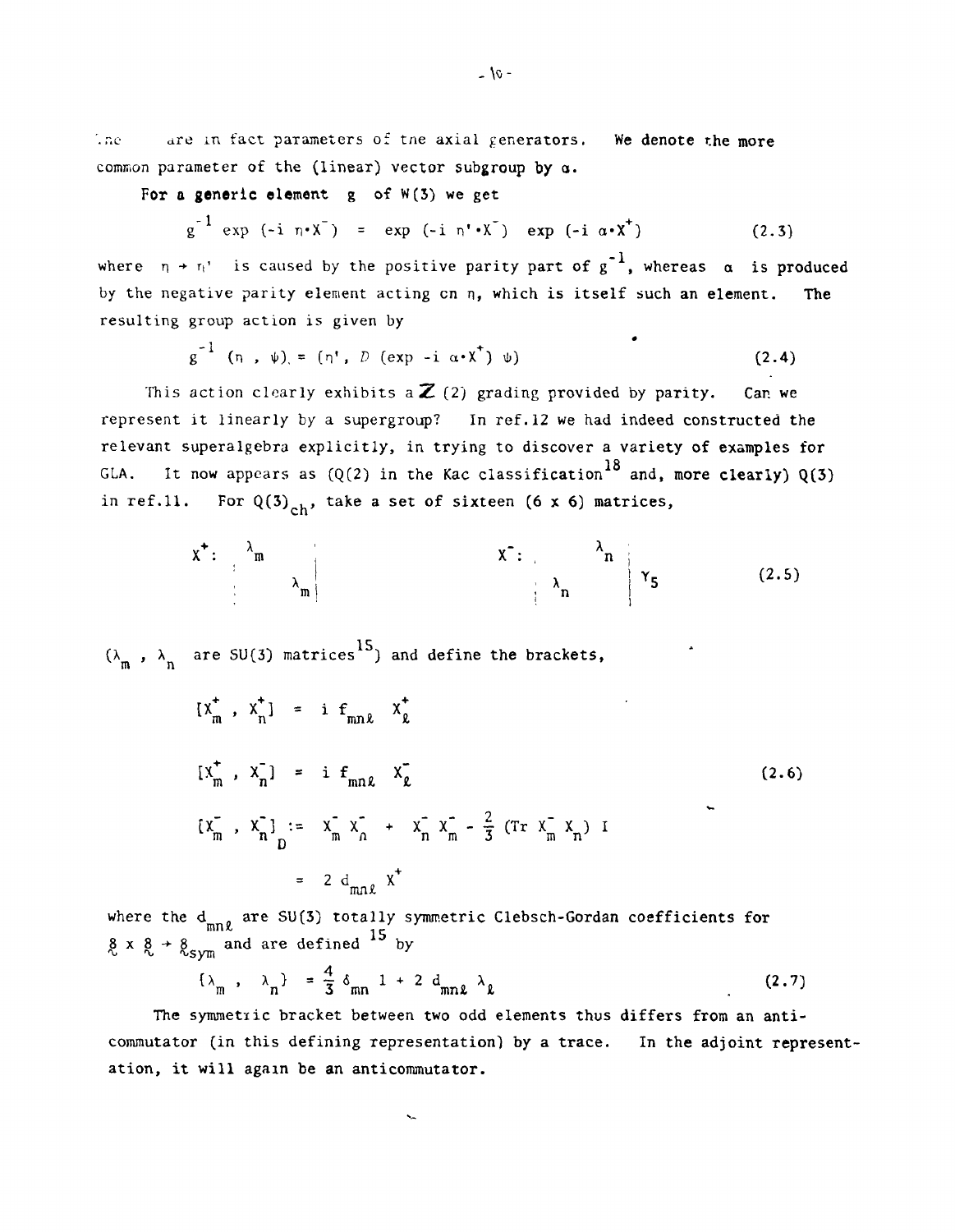Ae now take this  $G = W(3)$  in P and study the connections. Under the X<sup>+</sup> **generated SU(3) subgroup, we have two octets,**

$$
\omega^{a} = \ell C^{a} (x) + dx^{\mu} \phi_{\mu}^{a} (x)
$$
  

$$
\omega^{i} = \ell \eta^{i} (x) + dx^{\mu} G_{\mu}^{i} (x)
$$
 (2.8)

In the even subgroup,  $\phi^a$  (x) is a  $J = 1$  octet, and  $C^a$  (x) the corresponding ghost 8. In the odd piece, the w<sup>i</sup> also form an 8 under X<sup>+</sup>, but they are commutative as we have seen in (1.25) and (2.1). Thus  $n^1$  (x) is a 0 octet of bosons, **i.e. physical fields! In fact, we can identify these "exorcized ghosts" as the Goldstone-Higgs multiplet of the theory'. They are accompanied, however, by a new** type of ghost, the  $J = 1$  Fermi-statistics  $G^i_{ij}(x)$ . The role of the latter is **perhaps not entirely understood at this point, but one can already see them in action in one-loop renormalization group equations: they provide a relatively heavier weighted contribution of ghost type. Notice that the entire counting system for such internal supergauges has to be reordered, since the Higgs fields** <sup>1</sup> will be coupled universally, thus providing new diagrams of order g<sup>3</sup>, etc...

We may solve  $(1.24)$  and write

$$
G_{\mu}^{\dot{a}} = -\ell s^{-1} \overline{D}_{\mu} n^{\dot{a}} := \epsilon_{\mu} n^{\dot{a}}
$$
  
\n
$$
\phi_{\mu}^{\dot{a}} = -\ell s^{-1} \overline{D}_{\mu} C^{\dot{a}} := \epsilon_{\mu} C^{\dot{a}}
$$
 (2.9)

For a matter field  $\psi$ , an SU(3) triplet in representation (2.5) the BRS equation **is**

$$
s\psi^{n} = \ell \left[ C , \psi \right]^{n} := r^{n} \tag{2.10}
$$

where we have defined an effective ghost-field  $r^n$ . If  $\psi^n$  is a Lorentz-spinor fermion (the **ß-positive components in fact**), r<sup>n</sup> will be a Lorentz-spinor boson, i.e. a ghost. However, since G is a supergroup, the  $\psi^{n}$  fill up only half of a representation like (2.5). The other half consists of a triplet t<sup>u</sup> of Lorentz**spinor opposite parity bosons (i.e. ghosts). Thus BRS equation becomes**

$$
st^u = \ell [C, t]^u := \psi^u
$$
 (2.11)

thus relating them to Lorentz-spinor fermions  $\psi^{\mathbf{u}}$  which complement the  $\mathbf{r}^{\mathbf{n}}$  in **making a six-dimensional (and Dirac 0 diagonalized) representation of W(3).**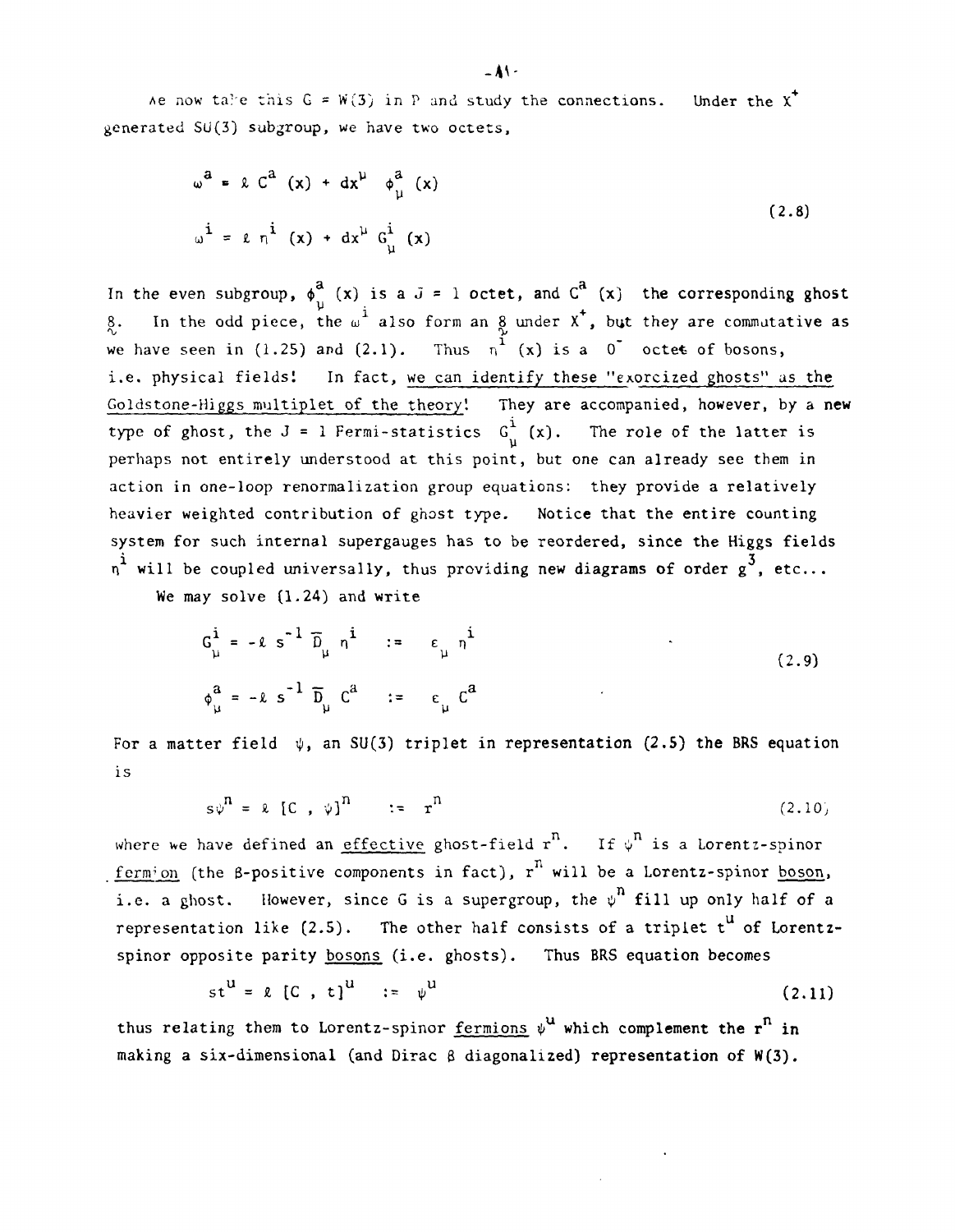$\infty$  as to have all new ghosts  $(r^n, t^u)$  appear as composite, and the  $\psi^u$  as additional **V'.nve:'se** p^riTy', matter **fields,** we may write

$$
r^{n} = s \psi^{n}
$$
,  $t^{u} = s^{-1} \psi^{u}$  (2.12)

Summing up, wc have seen that gauging a supergroup G produces as gauge fields both the vector-mesons  $\phi^{\text{a}}$  coupled to the even subgroup G<sup>+</sup> and a Goldstone-Higgs multiplet  $n^i$  behaving as  $A(G^-)$  under  $A(G^+)$  itself. At the same time, the theory contains the renormalization ghosts  $C^2$  and a new set of vector-ghosts  $G^{\mathbf{i}}_{\mu}$ . Matter fields  $\stackrel{\shortparallel}{\psi}^{\textbf{n}}$ ,  $\stackrel{\shortparallel}{\psi}^{\textbf{u}}$  are split between two analogous representations of G, even though when taken together they fit exactly the quantum numbers of one such representation. In their split assignment, they are accompanied by composite ghost fields which complete the two representations.

Notice that the resulting gauge Lagrangian (in its physical part) is exactly that of the "flavour" SU(3) of the sixties with phenomenological constituent quark fields and with the 1<sup>-</sup> mesons  $\rho$ , K<sup>\*</sup>,  $\phi^0/w^0$  as gauge fields, plus a universally coupled  $0^-$  meson multiplet  $\pi$ , K, n. This is just the Lagrangian postulated by Gursey and Radicati, which gave rise to SU(6) as its static symmetry<sup>14</sup>!

SU(2/1) as the Ghost Theory of Asthenodynamics (the Weak-Electromagnetic Interactions) .

The idea of a supergroup as an internal gauge group involving the ghosts of renormalization was first suggested<sup>15</sup> in the context of a basic theory of the unified Weak-Electromagnetic Interaction. It reproduces the Salam-Weinberg model $^{20}$  in an extremely constrained form, imposed by SU(2/1)  $\supset$  SU(2)  $_{\rm L}$  x U(1). The kinematics of SU(2/1) are astonishingly precise in fitting ju $\sqrt{v}$  the observed particle representations of SU(2)<sub>L</sub> x U(1)<sub>U</sub>:

Particles Ghosts<br>  $\phi_{\mu}^{1}, \phi_{\mu}^{2}, \phi_{\mu}^{3}, \phi_{\mu}^{8}$ <br>  $\phi_{\mu}^{4}, \eta^{5}, \eta^{6}, \eta^{7}$ <br>  $\phi_{\mu}^{4}, \eta^{5}, \eta^{6}, \eta^{7}$ <br>  $C^{1}, C^{2}, C^{3}, C^{8}$ 8 , J=1 4,1, \$2, <j>3, <b8 G \ G 5, G6, G7 ^ u y y y y y y v  $8$ ', J=0  $\pi^4$ , n<sup>5</sup>, n<sup>6</sup>, n<sup>7</sup> c<sup>1</sup>, C<sup>2</sup>, C<sup>2</sup>, C<sup>3</sup>, C<sup>8</sup>  $3$ ,  $J=f_2$   $v_1^2$ ,  $e_1$   $r_2$   $r_3$  (composite) 3' , J=4 e" t° , t~ (composite)  $\frac{4}{\lambda}$ ,  $J=\frac{1}{2}$   $u_L^{2/3}$ ,  $d_L^{1/3}$   $u_L^{1/3}$   $u_R^{2/3}$  (composite)  $4^{\prime}$ ,  $J=\frac{1}{2}$   $d_R^{-1/3}$   $u_R^2/3$   $t_L^{-1/3}$ ,  $t_L^{-1/3}$  (composite) *A* "family" is thus  $(\frac{7}{6} + \frac{7}{6}) + 3 \times (\frac{4}{6} + \frac{4}{6})$ .

Note that SU(2/1)  $\text{predicts}^{\text{21}}$  that the  $\text{I}^{\text{}}_{\text{L}}$  =  $\frac{1}{2}$  multiplet is in a  $\frac{1}{\lambda}$  representation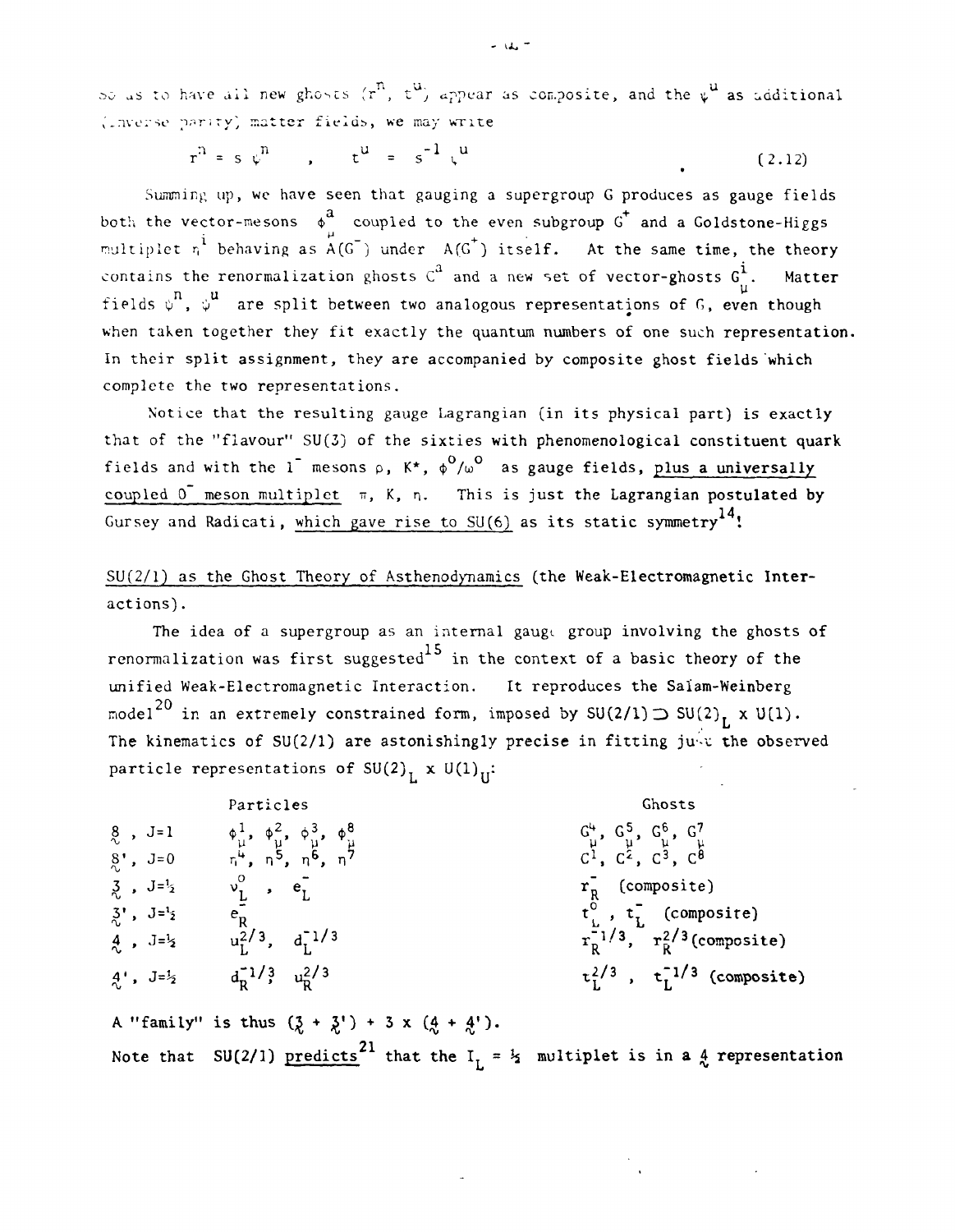when the charges are fractional and in a  $\frac{5}{6}$  when they take on integer values! **Similarly, it predicts that the Higgs-Goldstone multiplet is an isodoublet**  $I_{\rm r}$  =  $\frac{1}{2}$ , U =  $\pm 1$ . Also,  $\theta_{\rm w}$  = 30°, and m<sub>a</sub>  $\sim$  245 GeV. We refer the reader to the original article<sup>15</sup> and to a recent discussion at the classical level<sup>21</sup> (the full **4 quantum Lagrangian is under study).** The  $\lambda \phi$  self-coupling of the Higgs-Goldstone multiplet is  $\lambda \sim \frac{4}{7} g^2$ .  $\mathbf{I}$